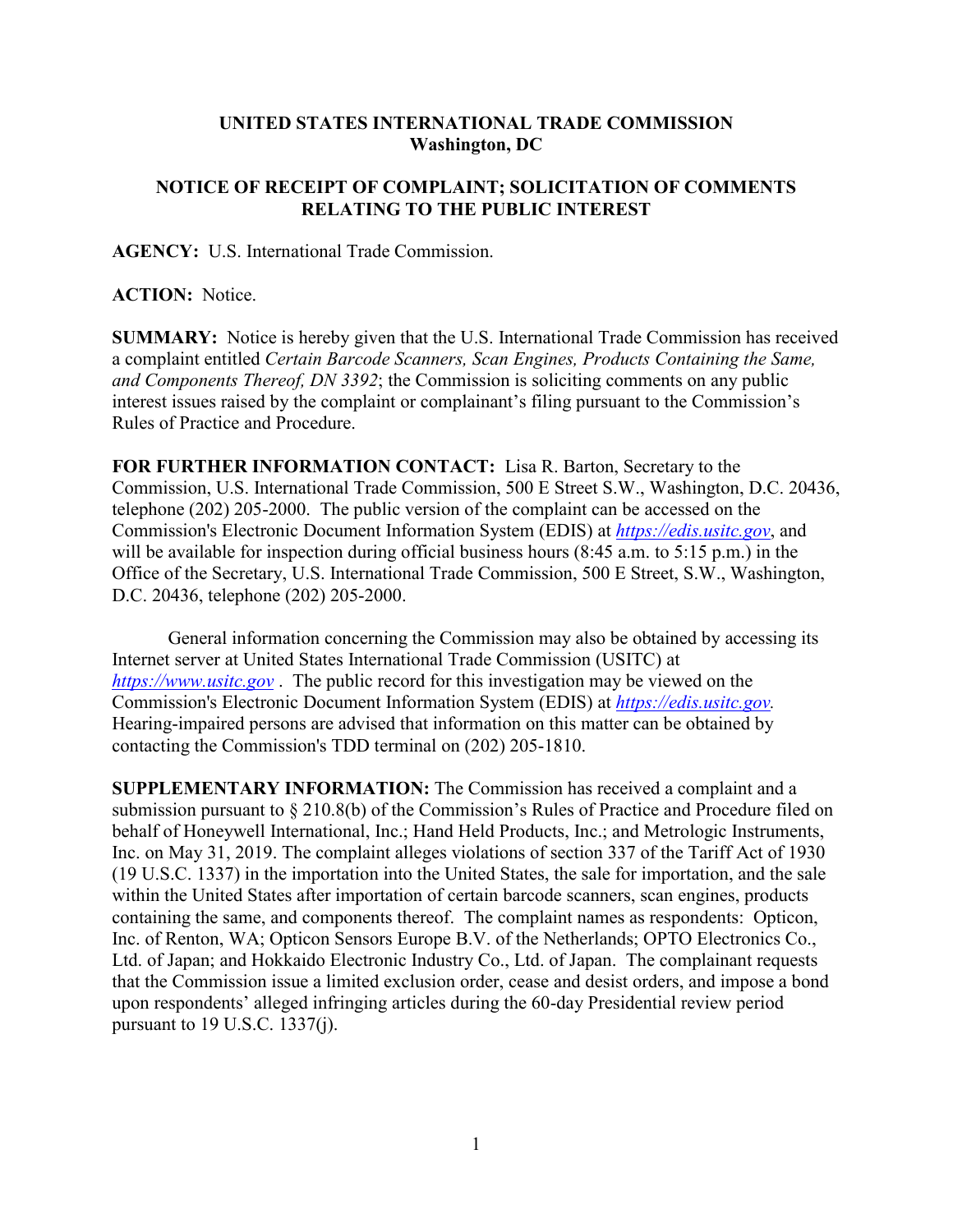Proposed respondents, other interested parties, and members of the public are invited to file comments, not to exceed five (5) pages in length, inclusive of attachments, on any public interest issues raised by the complaint or § 210.8(b) filing. Comments should address whether issuance of the relief specifically requested by the complainant in this investigation would affect the public health and welfare in the United States, competitive conditions in the United States economy, the production of like or directly competitive articles in the United States, or United States consumers.

In particular, the Commission is interested in comments that:

- (i) explain how the articles potentially subject to the requested remedial orders are used in the United States;
- (ii) identify any public health, safety, or welfare concerns in the United States relating to the requested remedial orders;
- (iii) identify like or directly competitive articles that complainant, its licensees, or third parties make in the United States which could replace the subject articles if they were to be excluded;
- (iv) indicate whether complainant, complainant's licensees, and/or third party suppliers have the capacity to replace the volume of articles potentially subject to the requested exclusion order and/or a cease and desist order within a commercially reasonable time; and
- (v) explain how the requested remedial orders would impact United States consumers.

Written submissions on the public interest must be filed no later than by close of business, eight calendar days after the date of publication of this notice in the *Federal Register*. There will be further opportunities for comment on the public interest after the issuance of any final initial determination in this investigation. Any written submissions on other issues should be filed no later than by close of business nine calendar days after the date of publication of this notice in the *Federal Register*. Complainant may file a reply to any written submission no later than the date on which complainant's reply would be due under  $\S 210.8(c)(2)$  of the Commission's Rules of Practice and Procedure (19 CFR 210.8(c)(2)).

Persons filing written submissions must file the original document electronically on or before the deadlines stated above and submit 8 true paper copies to the Office of the Secretary by noon the next day pursuant to § 210.4(f) of the Commission's Rules of Practice and Procedure (19 CFR 210.4(f)). Submissions should refer to the docket number ("Docket No. 3392") in a prominent place on the cover page and/or the first page. (*See* Handbook for Electronic Filing Procedures, **Electronic Filing Procedures**<sup>[1](#page-1-0)</sup>). Persons with questions regarding filing should contact the Secretary (202-205-2000).

<span id="page-1-0"></span> $\overline{a}$ 1 Handbook for Electronic Filing Procedures: